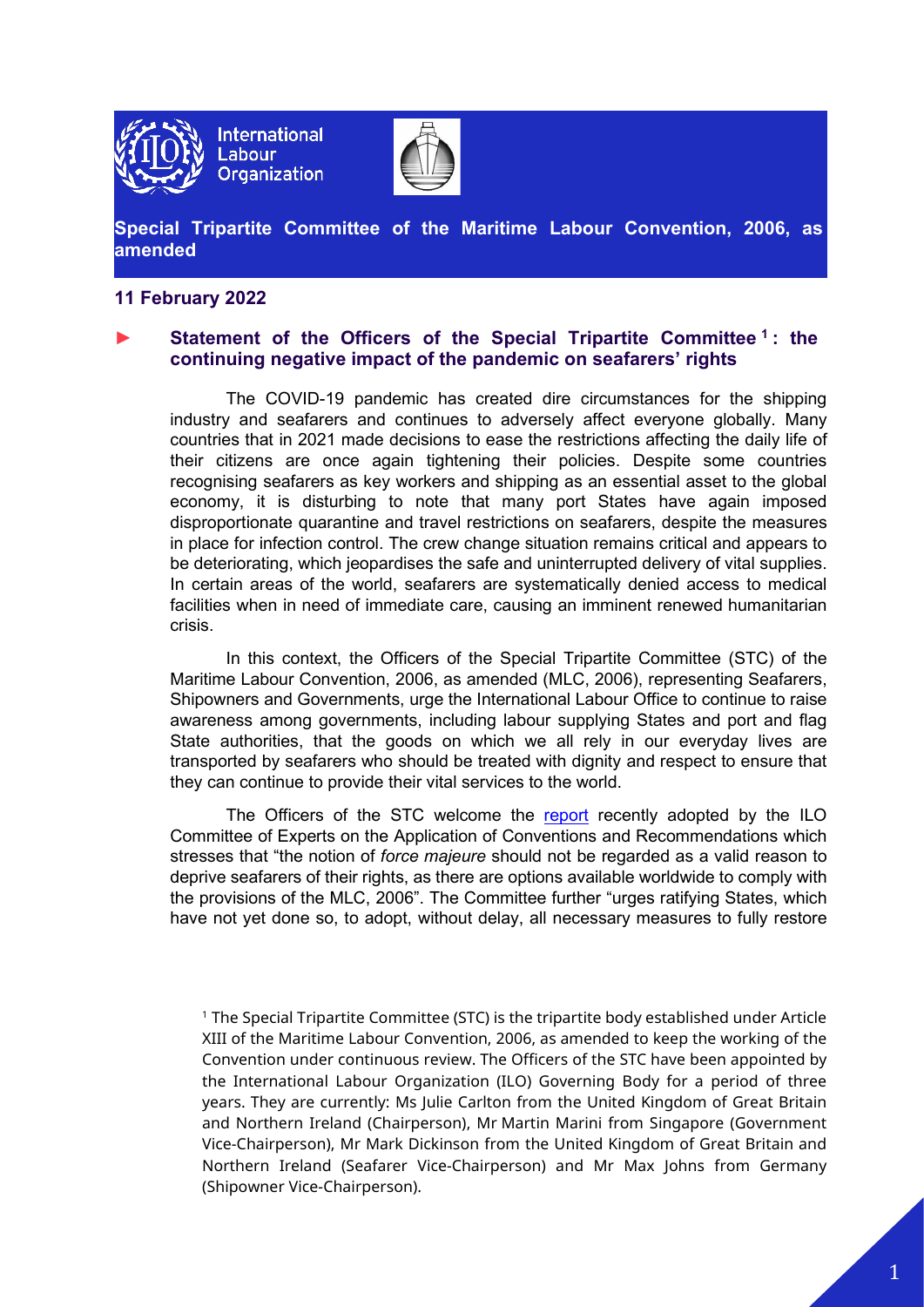the protection of seafarers' rights and fully comply with their obligations under the MLC, 2006."

The Officers of the STC reiterate their request<sup>[2](#page-1-0)</sup> to all ILO Member States to bring together the appropriate departments and agencies without delay to address the following:

- Recognize seafarers as key workers<sup>[3](#page-1-1)</sup> and treat them as such;
- Ensure that, as key workers, seafarers are granted exemptions from travel restrictions to enable them to join and leave their ships and return home as already explicitly contained in the MLC, 2006 obligations on repatriation and entitlement to leave, while complying with good practice in infection control and are given access to vaccinations, and follow up doses required, as a matter of priority. Members States are encouraged to review the protocols which have been recognised by the International Maritime Organization (IMO) and made available [online;](https://wwwcdn.imo.org/localresources/en/MediaCentre/HotTopics/Documents/MSC%201636%20protocols/MSC.1-Circ.1636%20-%20Industry%20Recommended%20Framework%20Of%20Protocols%20For%20Ensuring%20Safe%20Ship%20Crew%20Changes%20And%20Travel.pdf)
- Adopt the necessary measures to continue to facilitate crew changes, regardless of the nationality of ships calling in their ports. This should include creating sufficient structures that guarantee a safe flow of seafarers from ships to designated embarkation points and closer cooperation between different government agencies;
- Develop greater cooperation to access and utilise reliable, efficient and consistent universal testing procedures for seafarers;
- Do everything in their power to facilitate visa and passport renewals to recognize the extended periods which many seafarers now experience and to exercise flexibility in facilitating repatriation;
- Begin shaping a strategy guaranteeing seafarers medium- and long-term access to ships and their ability to return home in light of growing concerns related to new variants of COVID-19 and the increase of cases in countries which previously were not so affected.
- Provide clear guidance, as flag States, for ships to ensure that plans to repatriate seafarers are developed, including recommendations of ship diversions to ports permitting crew changes;
- Continue to review their policies as flag States to prevent the extension of periods of service on board beyond their agreed tours of duty, which may result in increasing substantially the risk of stress and fatigue of seafarers, and fully exercise their responsibilities to mitigate the risks linked to fatigue and accidents by effectively policing ships and enforcing regulations, including provisions of the MLC, 2006;
- <span id="page-1-0"></span>• Ensure that robust action is taken to guarantee that seafarers are not blacklisted or stigmatized for refusing to extend their Seafarers' Employment Agreements or for raising concerns and complaints under the provisions of the MLC, 2006;

 $2$  See Statements of the Officers of the STC on the Coronavirus disease (COVID-19) of [31 March 2020](https://www.ilo.org/global/standards/maritime-labour-convention/special-tripartite-committee/WCMS_740130/lang--en/index.htm) and of [1 October 2020.](https://www.ilo.org/global/standards/maritime-labour-convention/special-tripartite-committee/WCMS_756782/lang--en/index.htm)

<span id="page-1-1"></span> $3$  To date 63 [countries](https://wwwcdn.imo.org/localresources/en/MediaCentre/HotTopics/Documents/COVID%20CL%204204%20adds/Circular%20Letter%20No.4204-Add.35-Rev.9.pdf) have notified the International Maritime Organization (IMO) that they have recognized seafarers as key workers.